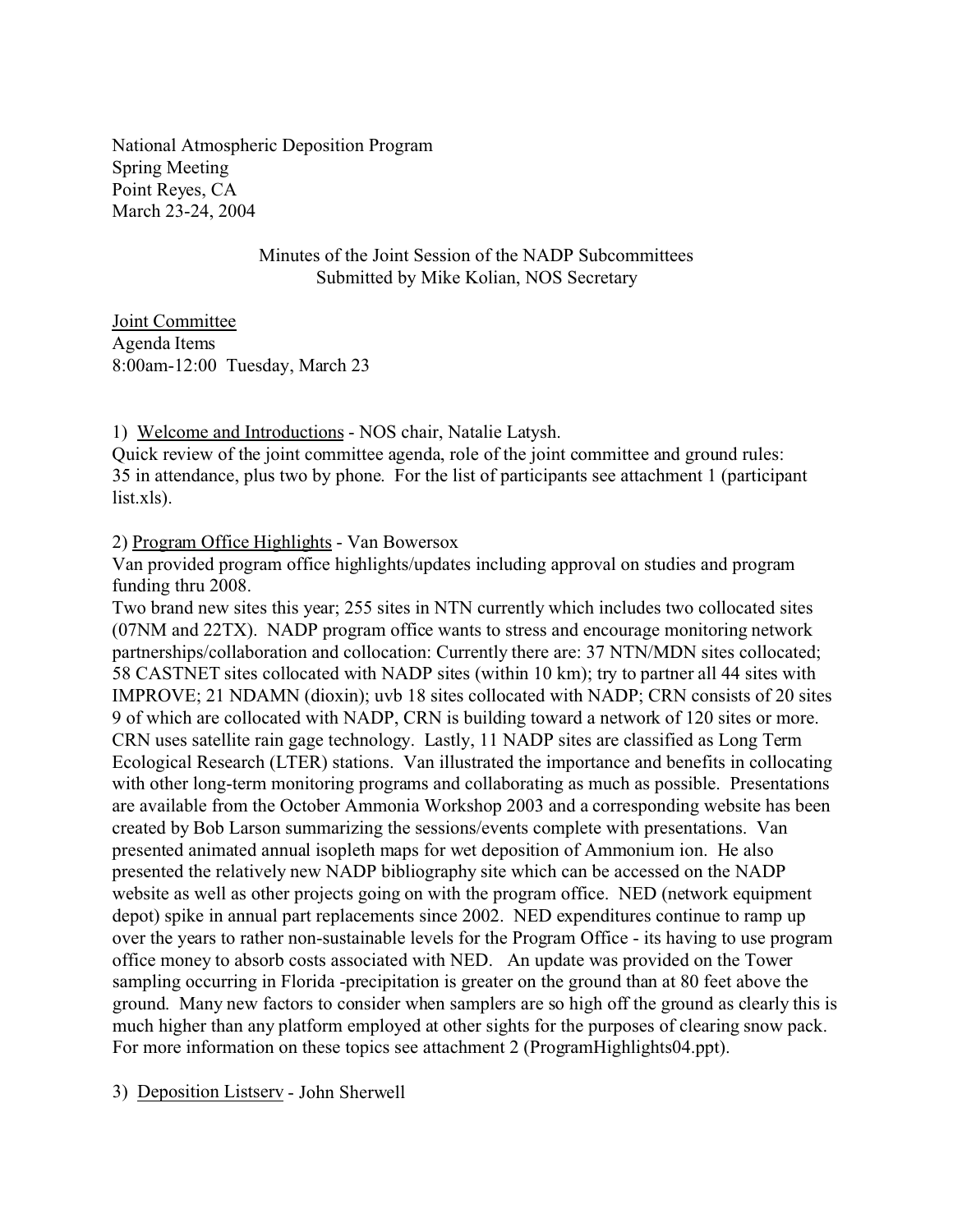John discussed a venue for deposition work utilizing a client based listserv software to facilitate discussions and informal research among stakeholders, data users, and researchers. The web based listserv software would be used for discussions, introducing and inquiring about topics of research, automatic mailings. It would be query based and geared to several audiences including data users and site operators. Is the group in favor of something like this? Everyone present was in favor of the idea. Use the registry from the data user page on the NADP site. The Environmental Effects committee will work on the details and move forward.

## 4) QA Manager's Report, Chris Lehmann

Chris announced that the NADP QA Plan 2003-01 (Quality Management Plan) has been signed and finalized - he provided a few hard copies to the joint committee. The finalized quality management plan (QMP) was made official in December 2003 upon approval by Program Chair. The QMP was approved at the Fall 2003 technical meeting in DC. It is available on the website under publications. In 2004, a Network Quality Management Plan (QMP) to include all three networks (NTN, AIRMoN, MDN) will be initiated - the outline was presented to the QAAG at October 2003 meeting. It will merge all three existing network (NTN/MDN/AIRMoN) QAPs. A draft is scheduled for the fall 2004 meeting. Chris called for HAL closure on the review reportneed a motion to approve by the subcommittees.

**Chris Lehmann makes a motion: To approve the finalized HAL review report outlining recommendations to the HAL, John Sherwell seconds... no discussion. Motion passes.**  There are several follow-up issues the NOS and DMAS will be addressing regarding the recommendations of the review report.

NADP Quality Systems and Program Office Data Management Review - external review every three years as outlined in the QMP; need participants for the team - recommended for persons outside the program to participate. This will be appointed by the Program Chair. First systems review due in 2004.

Site survey update - remedial action plan due 6 months after survey information is posted on the website. Chris L. elicits comments on the survey reports from the joint committee members. Of the 139 reports issued from the Program Office (Chris Lehmann) 110 (80%) result in no acknowledgment or response from the site personnel. 12 sites responded that they received it. (NOTE: Site personnel are not required to respond and aren't specifically asked to.) Site Survey information: need to show updates and that the sites have taken action. For instance, IA23 fixed violation but site shows they still have violations on the website. Perhaps create an interactive mechanism for site personnel to provide updates regarding corrective actions- posting to the website. For example, clicking on a link to update your site real-time when corrective action is taken. The Siting Criteria ad hoc committee should address these issues in more detail. Sites with an exception or exemption are not really flagged in the database. Ad hoc committee will be tasked with more than just the creation of the revised siting criteria document. Joint committee members discussed the current site survey process and components (from the exit report to the web postings) and agreed that it was quite useful. Remedial actions were discussed and the siting criteria ad hoc group will be continuing to work through the issues. For more information on the quality assurance manager's report see attachment 3

(QA\_report\_Mar04.ppt).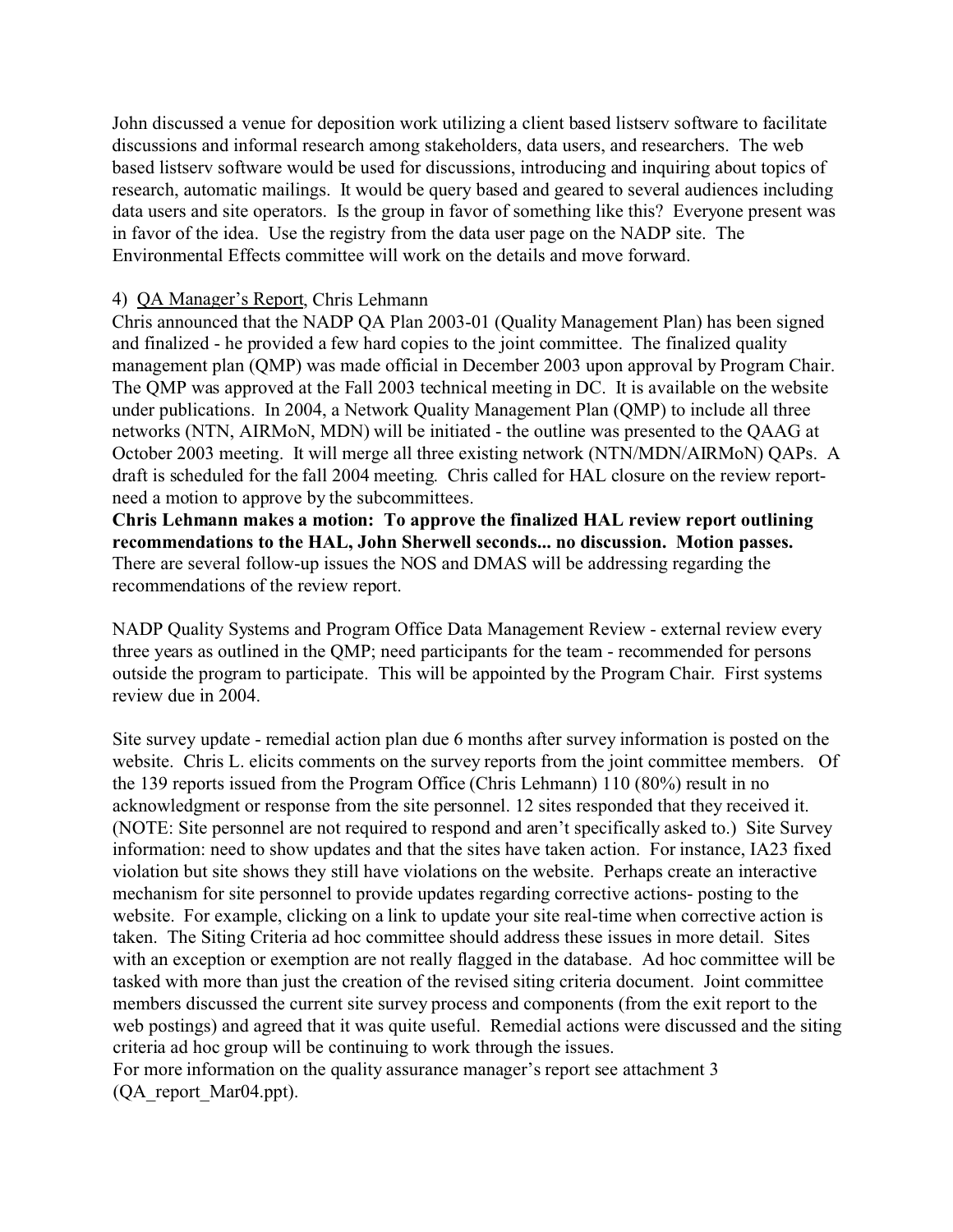#### 5) Field Chemistry Discussion, Chris Lehmann, Natalie Latysh, Cari Furiness

Recommendations for field chemistry were presented. In May 2002, a motion was made in NOS to eliminate field pH and specific conductance measurements which did not pass. Consequently, an ad hoc committee was assigned to further explore the idea of eliminating field chemistry and measurements of pH and specific conductance. In July 2002, the Executive Committee passed recommendation to the technical committees that field measurements be discontinued January 2003. In 2002 Seattle Fall meeting the issue was again brought up and met with mixed review. So the ad hoc committee continued to gather information on the topic. Currently, site operators perform field chemistry at or nearby the site and the program stems back to when - the o-ring from pre 1994 samples were being contaminated with several analytes and thus the shipping protocol was changed to decant the sample to a separate bottle for shipping to the CAL. Site surveys suggest that 80% of sites are using the correct technique for conductivity; however, with pH , 75% of sites were NOT following the correct protocol/technique for this measurement. The USGS inter-site quality assurance study suggests site operator performance of the pH measurement is the reverse; where 90% of sites met pH and conductivity targets in 2001. On June  $21^{st}$  2002 a survey was sent to 2000+ data users and 230 (11.5%) responded concerning which chemistry data they use: Lab, field, or both. The majority (45%) said they use both. Most committee members agreed there is more than one way to skin a cat and that just because the technique was not followed to the letter the pH measurement was still good. There is value in continuing the measurements however, there is a strong case for eliminating field chemistry measurements- frees up resources for other needs, etc. Discussion: Do we completely end measurements, reduce the number of sites doing measurements, or take no action? Which sites do we chose if we decide to eliminate sites that consistently perform the measurements well? Choose sites by hydrologic region? Do we distribute remaining sites based on hydrologic region? It was noted that protocol at AIRMoN sites would remain status quo. Ad hoc group recommendation: NTN should at least maintain a core of 25-30 sites with full support of field chemistry measurements. Should we allow field chemistry to be voluntary for site operators as of January 2005? The technical committee has to weigh in on these issues, and the Executive and Budget Advisory Committee members should decide if CAL will continue support for voluntary sites as it has budgetary implications. More discussion: there are questions whether or not field measurements are indeed valid. USGS says last 10 years has been good. Cost is  $\sim$ 220K/yr for the entire program (costs for CAL and site personnel) and we should revisit whether we want to continue this redundant measurement. For information on cost estimates to date provided by the ad hoc committee, see slide 8 in attachment 4 (Field\_Chem\_March04\_rev.ppt). How scientifically defensible is this measurement? If the method is rugged, then it could still be a good measurement despite following exact protocol as ATS site surveys indicate. Many site operators have indicated they would drop the measurements if it was an option. Probes for pH are replaced every 1 to 2 years which is expensive.

**Gary Lear makes a motion: For a cost analysis of eliminating field chemistry from all sites and from eliminating the measurements from all but the core sub group of sites as recommended or as suggested by the adhoc committee. Preston Lewis seconds the motion...** Vote: Everyone said yeh and Scott Dossett, Mark Nilles say nay, possibly one other. Motion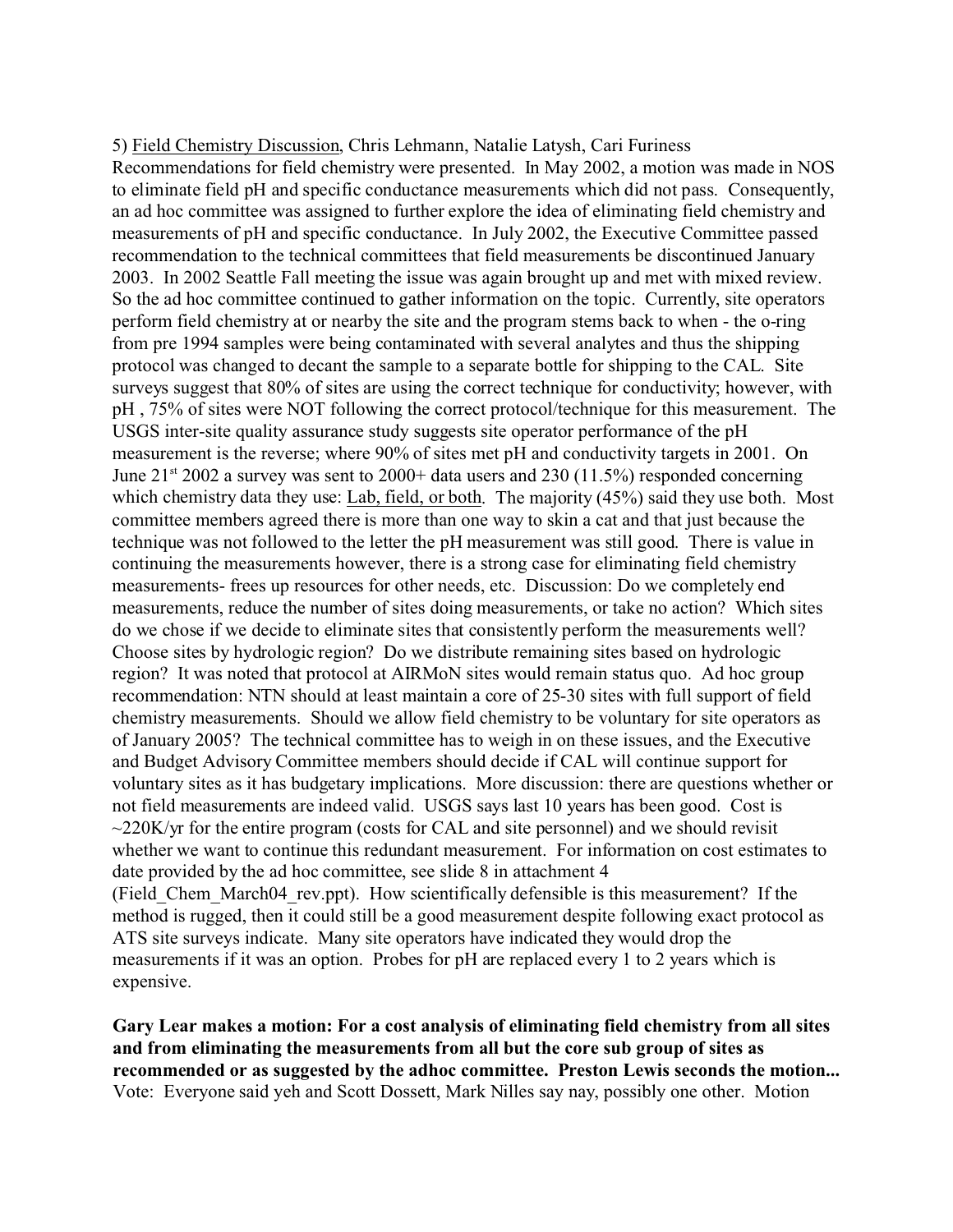passes! **Discussion:** Executive committee should make these decisions and the NOS and other subcommittees recommend actions, only the executive and technical committees can decide on actions. The recommendation of the NOS will go to the executive and budget advisory committees for a decision. The executive committee could vote to terminate field chemistry measurements. This decision could subsequently be overruled by the technical committee in Halifax; however, if the technical committee takes no further action, the executive decision stands as final.

### Wednesday (3-24-04) More Disussion....

It is now pointed out that the executive and budget advisory committee will have to make the decision regarding cost savings to the network (Van Bowersox). Resources at the NED is such that they are in crisis mode and this would be one way to redirect CAL funds. CAL could then come up with what they would use resources for if they eliminated the field measurements. The NADP Quality Management Plan indicates that executive committee will tell the technical committee to decide where they would make the necessary cost savings with a reduced budget. What are the consequences of eliminating the field chemistry? CAL would no longer provide electrodes, solutions, field form would change, site operators would not report anything to Program Office and the information would end. AIRMoN sites. USGS would drop the intersite QA program. Can the site operators voluntarily continue the field chemistry? Gary Lear makes an amendment to motion on sub-sampling protocols - then it is withdrawn. It becomes evident to the committee that a passed motion is still being discussed. The original motion was then rescinded by Gary Lear. Seconded by Scott. No discussion.

### **Mark Nilles makes a motion: To discontinue the field chemistry measurements January 1st of 2005 for NTN only and for new sites. Scott seconds the motion. Discussion.....**

## **Chris Lehmann provided a friendly amendment: For NTN sites coming on line starting in April 2004, field chemistry would not be supported; the joint subcommittes group recommends that this is to be taken up by the executive committee.**

Mark Nilles accepts the friendly amendment by Chris Lehmann.

VOTE: motion passes unanimously as amended!

**Final motion as amended and recorded by NOS secretary:** Starting January 1, 2005 field chemistry measurements for NTN sites will be eliminated for all sites; and starting in April 2004, field chemistry measurements for new sites will not be supported. The joint subcommittee members recommend that this motion be taken up by the Spring 2004 Executive Committee meeting in Washington, DC.

Action item: Ad hoc committee to chose core group, to standardize (or improve) equipment and procedures, and produce a brochure for site personnel concerning protocol changes. For more information in the field chemistry report see attachment 4 (Field\_Chem\_March04\_rev.ppt).

6) Use of stable isotopes for tracing sources of atmospheric nitrate to aquatic ecosystems, Carol Kendall, Emily Elliot, USGS Menlo Park, CA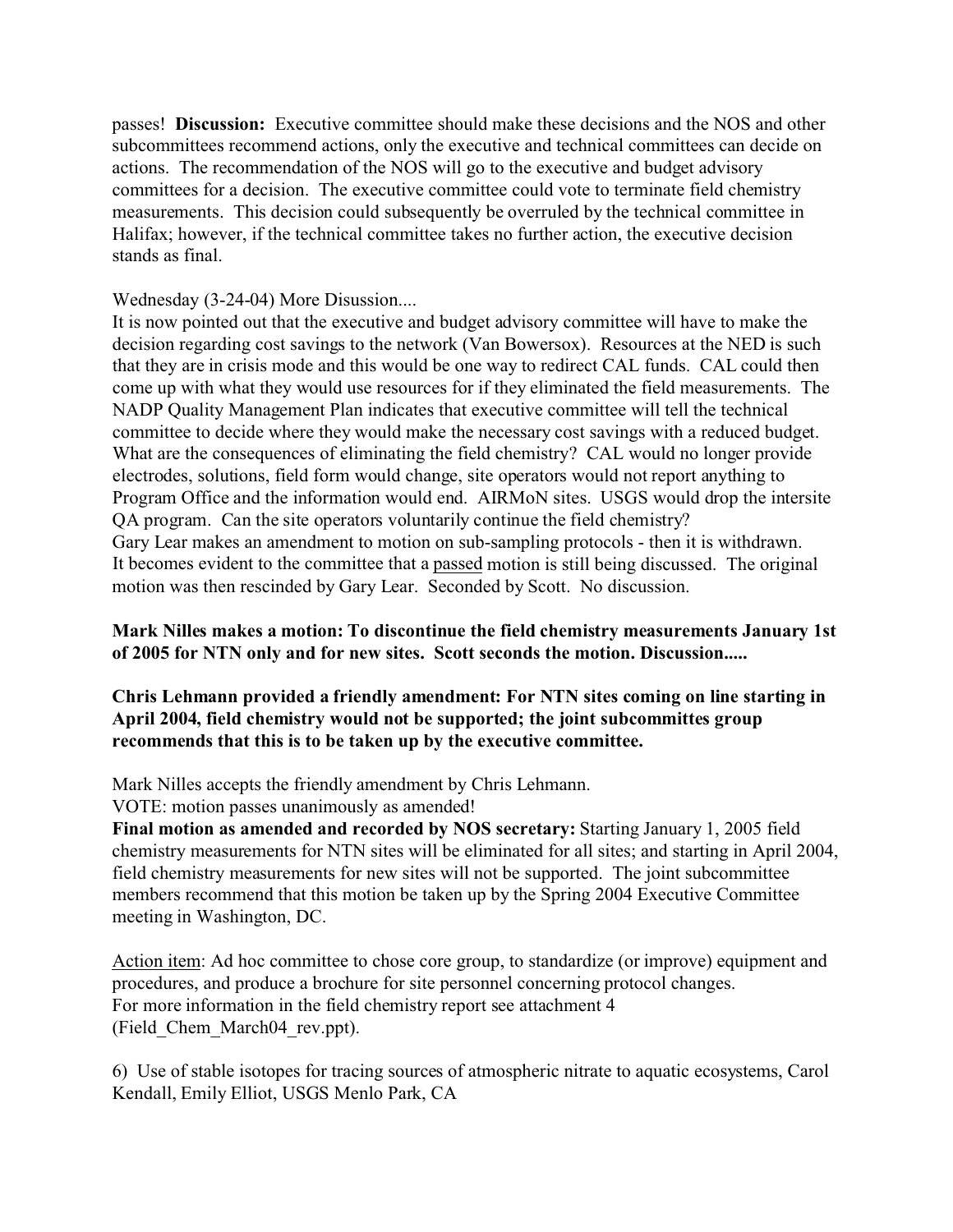Carol presented their project on where does atmospheric nitrate come from? Source receptor relationship using delta ratios of nitrate to better understand the main sources of nitrate at NADP sites (e.g. power plants, vehicle exhaust, natural, agricultural). There is good separation between atmospheric and mircobial sources when using delta isotopes. Stream water examples indicate <50% of nitrate comes from snow pack melts - more microbial. Urban streams studied (Austin) indicate majority of nitrate is from atmospheric sources. Watershed examples, oddly in the Mississippi River watershed results are showing high deposition of nitrate rather than microbial sources such as de-nitrification. Major sources of nitrate are utility emissions and vehicle exhaust delta 18 and delta 15, respectively. There are significant seasonal variations and shifts in terrestrial vs atmospheric nitrate evident in this type of analysis as well. 2000 archive samples were picked from  $\sim$  150 sites. Reanalysis of nitrate concentrations from when they were taken to now were the same (0.9995). Carol presented the findings and status of the NY study as well. Most of the money is coming from NYSERDA for the NY study. Isotopes colloborative project. They intend to install ogawa passive samplers for additional studies. Ammonium is no longer present in archived samples - if frozen you would have maintained the ammonium concentration. For more detail see the attached presentation. They are interested in doing similar studies using a select group of CASTNET samples for 2004-2005.

Discussion: After her talk, Scott Dossett asked Carol what changes or suggestions she had on how NADP collects samples. In essence, how can we serve her (and broader research committee) better. For example, what about sampling frequency, collection materials, (etc.)? Carol indicated "freeze the samples" this would preserve the constituents in the sample for later use whether for research, verification, whatever. For more information on isotopes and related investigations see attachment 5 (Kendall NADP talk 5.ppt).

Joint Committee

1:00-5:00 Wednesday, March 24

Agenda Items

Began session with continued discussion of the motion that was presented yesterday by Gary which was tabled by Van Bowersox (see item 4 above).

### 7) Rain gage Discussion

Update on the Modernization Plan, Mark Nilles

Modernization work group (Mark Nilles, Van Bowersox, Rona Birnbaum, Rick Artz, Eric Prestbo) was established for addressing the needs of the network into the future considering the limitations of current network equipment. Network equipment is not adaptable for emerging studies and problems. Galvanized pail with calibrated spring and lock was based on a design from the  $19<sup>th</sup>$  century (1893). The goal is to move to electronic data transfer with the option of telemetry as mandatory for all NADP sites. Another goal is to have a 24 month upgrade window for existing sites. Equipment testing of potential replacement collectors and rain gages is currently underway and involves three phases. After testing the next step will be consideration and approval by subcommittees, budget advisory, technical, and executive committees. This would also involve purchase, implementation-switch out, protocol revisions, possible reconfiguration of sites, etc.. We should not preclude going with more than one rain gage rather, consider others and not limit the network to one supplier and/or supporter. What is the potential time-line? It was hoped that the work group would have presented to the spring 2004 joint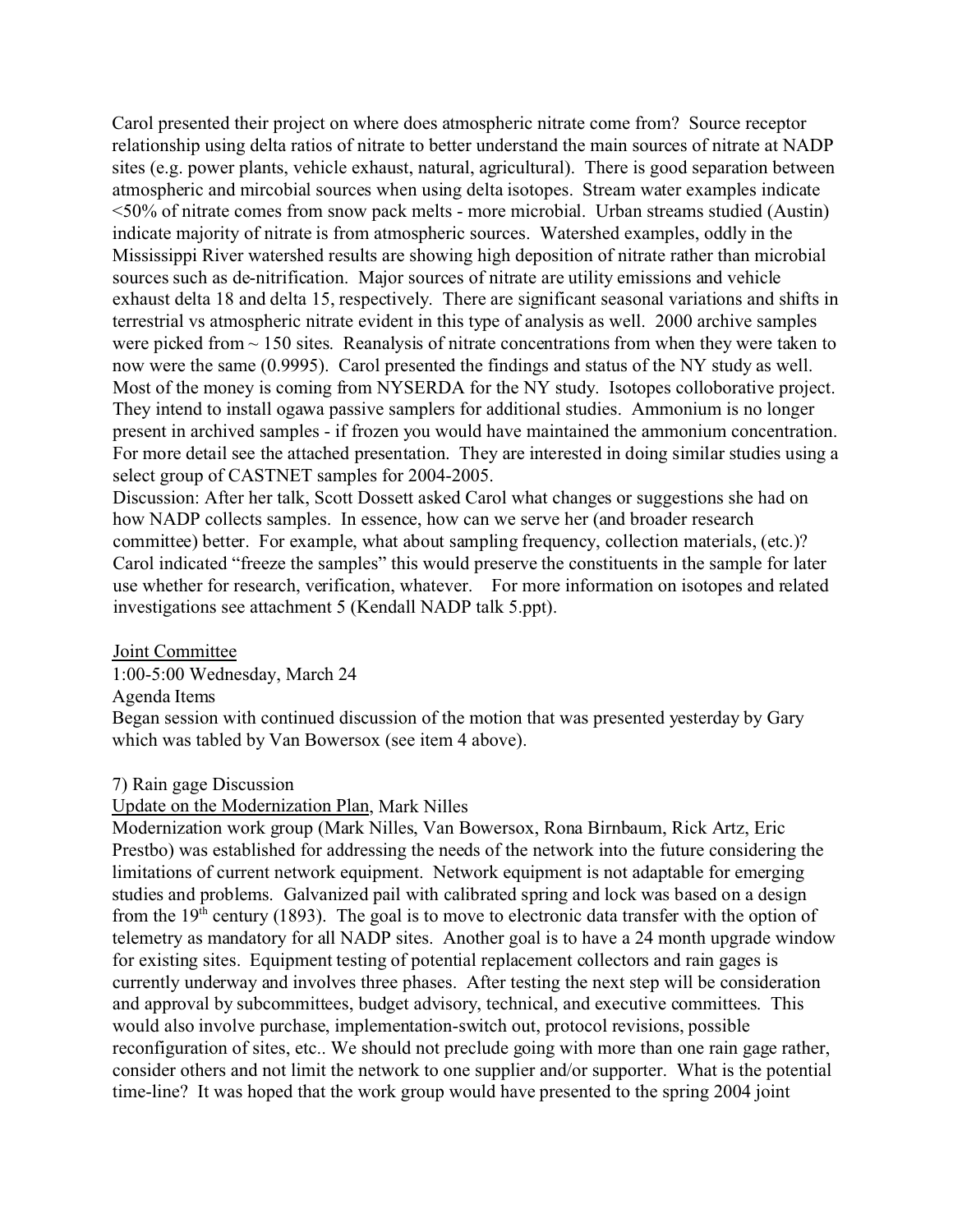committee for consideration and vote however, there remains some issues with the potential replacement rain gages. The makers of the Ott Pluvio still need to provide updates and agreed upon changes to their current design in order to move forward on whether to go with it or not. Specifically, improvements to data transfer and false positive readings have been promised from the manufacturer. There are concerns with false positives as reported by Mary Tumbusch, USGS during phase II testing. In addition, reports from ISWS indicate false positives over 132 paired events. The collector is much further away from primetime, according to Scott Dossett's update. How does the Geonor T-200 of CRN compare to NTN? There are several questions to be addressed however, NADP is getting closer to a replacement rain gage. For more details on the progress and next steps on modernization of the network see attachment 6 (renewal.ppt).

### 8) Rain Gage Update - Backyard Studies, Van Bowersox

The ultimate goal is to maintain an efficient measurement system. Van reported the Belfort B-5- 780 consistently recorded lower precipitation amounts while the OTT I, II and stick gage were quite close in the 2-year backyard comparison. The Belfort reported  $\sim$ 12% lower than the stick gage. CRN is currently collocated with 9 NTN sites and deploy the Genor T-200 rain gage. Van presented more results based on ISWS backyard studies. Specifically, Van presented the results and findings of OTT and ETI gages versus the performance requirements that the modernization workgroup established. The network gages currently have a sensitivity of 0.01 inches, or 0.02 cm, and maintains accuracy for large amounts of quick rainfall. The OTT has performed extremely well in terms of accuracy in this regard. OTT has completed phase III testing but needs some adjustments based on signals and sensors - it has associated false positives. The final tally comparing OTT and ETI were dead even in final scores. Similar to Mark Nilles's comment, ISWS would have liked to have a vote on the rain gage criteria and which gage to proceed with for the future during one of the meetings in 2004. We will receive another update at the Fall 2004 Technical meeting in Halifax. For additional details on backyard raingage studies see attachment 7 (gages03.004.ppt).

# 9) USGS Experimental Collection Sites, Natalie Latysh

Field Study @ Arvada, CO - GS01, GS02. This is a pilot study to identify logisitical and technical issues associated with running modernized collector equipment. Designed to compare variabiltiy in chemical data obtained from the ACM and NCON samplers. Not intended to duplicate efforts at ISWS backyard. GS01 has ACM with a belfort and GS02 has NCON with an OTT rain gage and operated as standard NTN sites. Comments on the OTT - fragile caution when shipping, repair center is moving from Germany to Loveland, CO. Can download the data from the OTT in 30 seconds with laptop. The OTT requires special programing and there is no elegant way to automatically transform the Ott data record into a format that is suitable for the NADP database. A program will have to be created to do that for site operators. They are planning for upgrades including: software, satellite telemetry, an algorithm to eliminate false positives, and a channel of logging collector events. NCON took four months to deliver their instrument and it was not new. The event recorder had to be rewired. Bucket seal is questionable, and latch pulls bucket askew. USGS will have a preliminary poster for the 2004 fall meeting. For more details regarding these studies see attachment 8 (SPRING\_04\_ArvadaSite\_Presentation.ppt).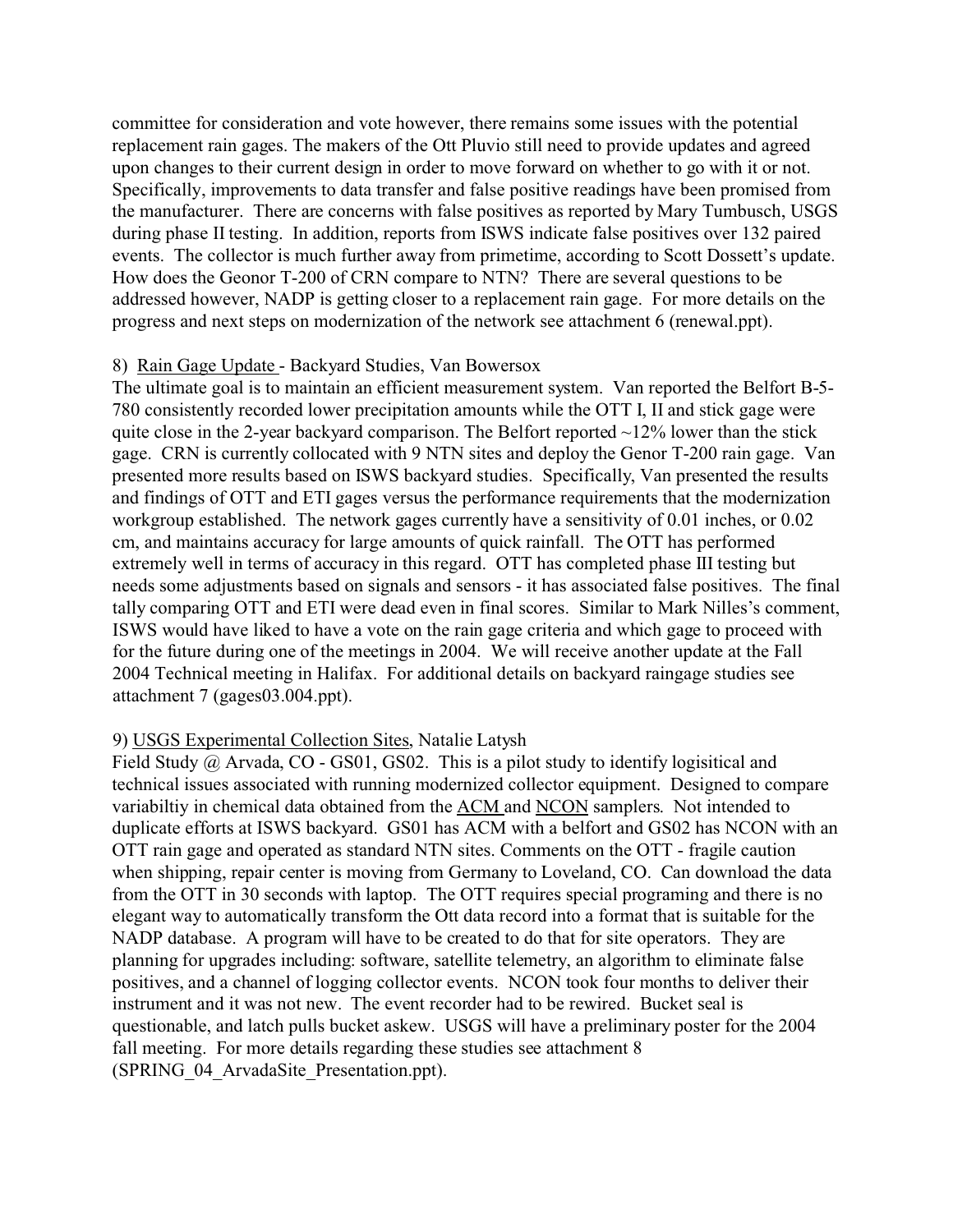10) MDN Update, Clyde Sweet

2003 data will be ready to post on the web by the end of this month (March 2004). Lost 3 MDN sites however, there were 6 new sites established in 2003. Every two years there is an international Hg meeting in Solvenia - Eric Prestbo will be presenting MDN network information. The two Mexico sites want to be official NADP sites - will require NOS approval etc...

Clyde announced that David Gay will be taking over the MDN coordination duties and that he is the one to contact concerning issues with MDN from the conclusion of this meeting forward.

11) General Discussion and Wrap Up - Call attention to the Executive and Budget Committees which will meet in Washington, DC - June 9-10, 2004; and the 2004 Fall Technical Meeting will be held in Halifax, Nova Scotia Canada September 21-24.

12) Announcement from Greg Weatherbee who received an email regarding the establishment of a passive sampling program for pesticides. The email will be distributed to the Joint Committee for consideration.

DMAS - Chris Rogers gave an update on the their meeting's discussion.

Wet deposition analysis on the eastern US using NATCHEM

Effects committee created a Hg information/sales brochure for MDN monitoring, discussed the outreach DVD based on NADP David Gay and Nicholas McMillan were slated to work on this effort, dry deposition of Hg John Sherwell will report on this in the Fall 2004, Total phosphorus analysis with Karen was discussed. Get update from Pam?

Hailafax meeting in the Fall. Encouraging presentations, posters, and the like. Get the skinny from Cari Furiness. The announcement, dates and location will be posted on the NADP website.

13) Karen Harlin announced the ideas for 2005 NADP Spring Business meeting locations:

List of locations and vote totals:

Sequoia NP - 10 Mt Hood, WA - 5 Olympic Pennesula, WA - 10 Santa Fe, NM - 15 Missoula, MT - 0 Lincoln Lide Lodge, NE - 0 Key West, FL - 20 Glenwood Springs, CO - 3 Tucson, AZ - 0 Shepardstown, WV - 1 Brown county, IN - 0

Results:

1) Key West, Florida - 20 votes 2) Santa Fe, NM - 15 votes